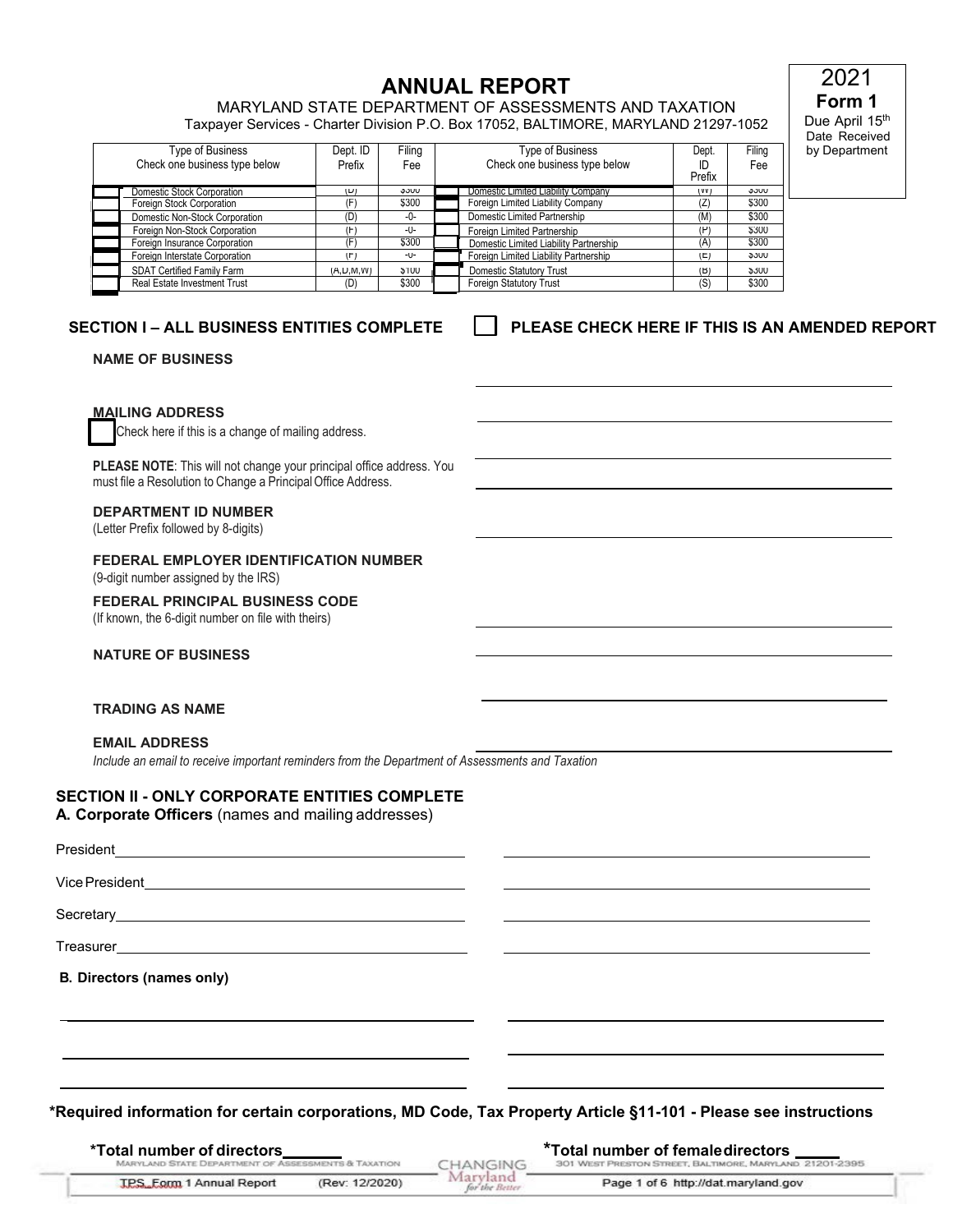|                                                                                                                                                                                                                                                                                                                                                                                                                           | 2021                 |
|---------------------------------------------------------------------------------------------------------------------------------------------------------------------------------------------------------------------------------------------------------------------------------------------------------------------------------------------------------------------------------------------------------------------------|----------------------|
|                                                                                                                                                                                                                                                                                                                                                                                                                           | Form 1               |
| <b>SECTION III - ALL BUSINESS ENTITIES COMPLETE</b>                                                                                                                                                                                                                                                                                                                                                                       | <b>Annual Report</b> |
| A. Does the business own, lease, or use personal property located in Maryland?                                                                                                                                                                                                                                                                                                                                            | Yes<br>No            |
| If you answered yes, but your entity* is exempt, or has been granted an exemption from business<br>personal property assessment by the Department. DO NOT complete the Personal Property Tax<br>Return. For religious groups, charitable or educational organizations, the form SD-1 is optional.                                                                                                                         |                      |
| B. Does the business require or maintain a trader's (retail sales) or other license with a local unit of<br>government? "If you are unsure of whether this applies to you, please contact your county's Clerk of<br>the Court at https://www.courts.state.md.us/pia/clerks. Maryland Annotated Code, Business Regulation<br>Article §17-1808 allows counties and municipalities to adopt a Uniform Trader's License Fee." | Yes<br>No            |
| C. Did the business have gross sales in Maryland?                                                                                                                                                                                                                                                                                                                                                                         |                      |
| total or amount of business transacted in MD.<br>If yes, $$$                                                                                                                                                                                                                                                                                                                                                              | No<br>Yes            |
| D. Did the entity dispose, sell, or transfer ALL of its business personal property prior to January 1?                                                                                                                                                                                                                                                                                                                    | <b>No</b><br>Yes     |
| If you answered yes, please complete form SD-1. Do not complete the Personal Property Tax Return.                                                                                                                                                                                                                                                                                                                         |                      |
| If you answer "Yes" to questions A or B in Section III, and are not exempt as described in question A. please complete the<br>Business Personal Property Tax Return, (Form 1 Sections V through VII) and return it, along with this Annual Report to the<br>Department. The Personal Property Tax Return and important instructions can be found online at<br>https://dat.maryland.gov/Pages/sdatforms.aspx#BPP.          |                      |
| If you answer "No" to the questions A and B in Section III, above you DO NOT need to complete the Personal Property Tax                                                                                                                                                                                                                                                                                                   |                      |
| Return. Please complete Section IV below, sign and return this Annual Report to the Department:                                                                                                                                                                                                                                                                                                                           |                      |
| Department of Assessments and Taxation, Charter Division<br>Box 17052, Baltimore, Maryland 21297-1052                                                                                                                                                                                                                                                                                                                     |                      |
| Questions? Contact Charter at 410-767-1340 • 888-246-5941 within Maryland • Email: sdat.charterhelp@maryland.gov                                                                                                                                                                                                                                                                                                          |                      |
| <b>SECTION IV - ALL BUSINESS ENTITIES COMPLETE</b>                                                                                                                                                                                                                                                                                                                                                                        |                      |
| By signing this form below, you declare, under the penalty of perjury, and pursuant to Tax-Property Article 1-201 of the<br>Annotated Code of Maryland, that this Annual Report, including any accompanying forms, schedules, and/or statements, has<br>been examined by you and, to the best of your knowledge and belief, is a true, correct, and complete Annual Report for the<br>Entity listed in Section I.         |                      |
| A. Corporate Officer or Principal of Entity:                                                                                                                                                                                                                                                                                                                                                                              |                      |
|                                                                                                                                                                                                                                                                                                                                                                                                                           |                      |
|                                                                                                                                                                                                                                                                                                                                                                                                                           |                      |

| B. Firm or Individual, other than taxpayer, preparing this Annual Report/Personal Property Tax Return:                                                                                                                        |                            |                                                         |
|-------------------------------------------------------------------------------------------------------------------------------------------------------------------------------------------------------------------------------|----------------------------|---------------------------------------------------------|
| PRINTNAMELAND AND ANNOUNCED AND ACCOUNT AND A CONTRACT OF THE CONTRACT OF THE CONTRACT OF THE CONTRACT OF THE CONTRACT OF THE CONTRACT OF THE CONTRACT OF THE CONTRACT OF THE CONTRACT OF THE CONTRACT OF THE CONTRACT OF THE |                            |                                                         |
|                                                                                                                                                                                                                               |                            |                                                         |
|                                                                                                                                                                                                                               |                            |                                                         |
|                                                                                                                                                                                                                               |                            |                                                         |
| <b>PLEASE BE SURE TO SIGN THIS ANNUAL REPORT TO AVOID REJECTION BY THE DEPARTMENT!</b>                                                                                                                                        |                            |                                                         |
| MARYLAND STATE DEPARTMENT OF ASSESSMENTS & TAXATION                                                                                                                                                                           | CHANGING                   | 301 WEST PRESTON STREET, BALTIMORE, MARYLAND 21201-2395 |
| (Rev: 12/2020)<br>TPS, Form 1 Annual Report                                                                                                                                                                                   | Maryland<br>for the Better | Page 2 of 6 http://dat.maryland.gov                     |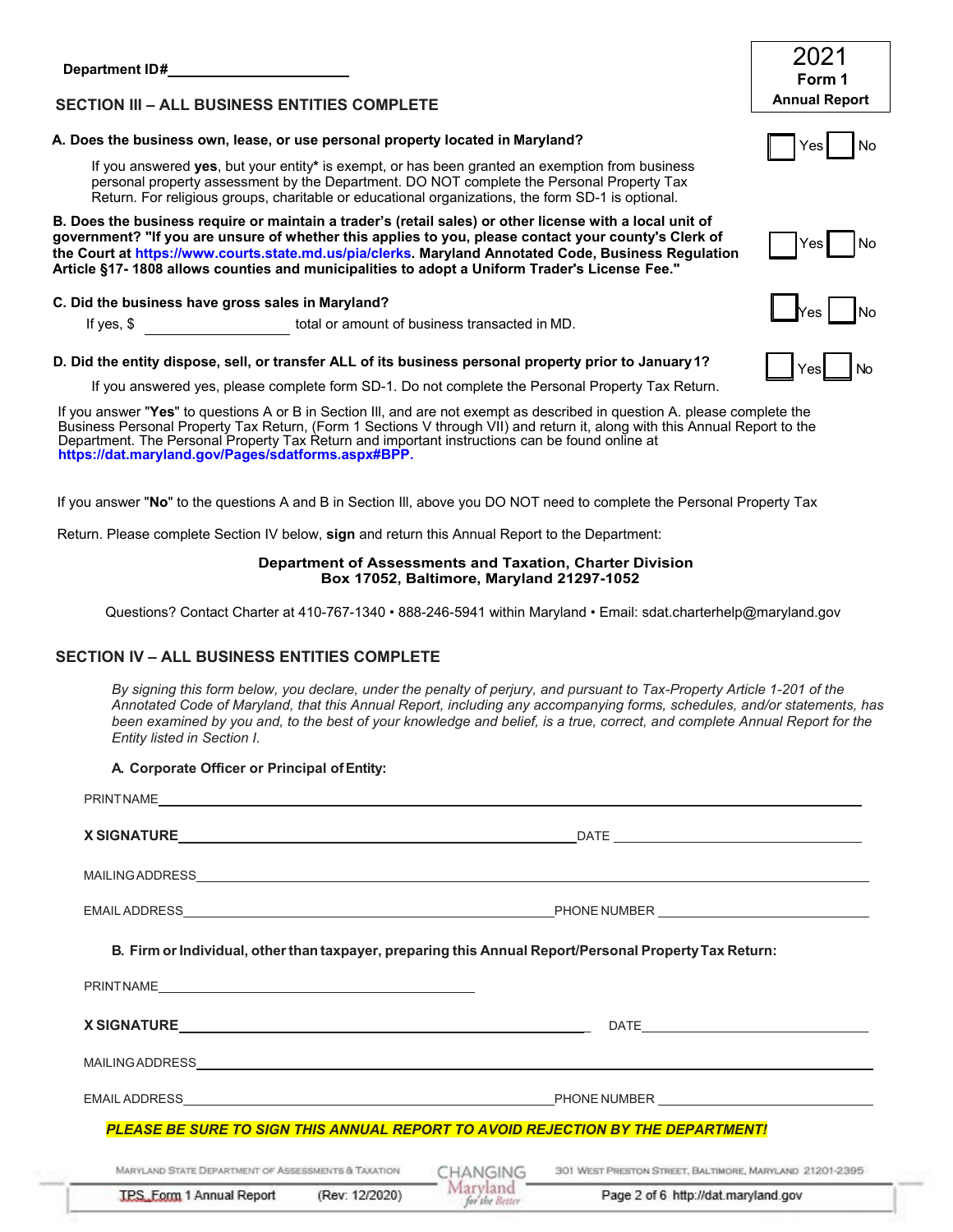# **BUSINESS PERSONAL PROPERTY TAX RETURN**  MARYLAND STATE DEPARTMENT OF ASSESSMENTS AND TAXATION, TAXPAYER SERVICES DIVISION P.O. BOX 17052 Baltimore, Maryland 21297-1052; 410-767-1170 • 888-246-5941 within Maryland **NOTE**: BEFORE FILLING OUT THIS PERSONAL PROPERTY RETURN MAKE CERTAIN YOU HAVE COMPLETED THE ANNUAL REPORT. A copy of the Annual Report form can be found online at <https://dat.maryland.gov/Pages/sdatforms.aspx#BPP> Date Received by Department 2021 **FORM 1 Due April 15th SECTION V - ALL BUSINESS ENTITIES COMPLETE**  NAME OF BUSINESS MD DEPARTMENT IDNUMBER (Letter prefix and 8 digits)\* \*Required to ensure the correct Departmental account is credited A. Mailingaddress B. Email address C. Is any business conductedin Maryland? ■Yes ■ l, F. If business operates on a fiscal year: Start date\_\_\_\_\_\_\_\_\_\_\_\_\_\_\_\_\_\_\_\_\_\_\_\_\_\_\_End date\_ G. Total Gross Sales, or amount of business transacted during prior year in Maryland: \$  *If you report Total Gross Sales in question G of Section V, but do not report any personal property in Section VI, please explain how business is conducted without using personal property. If the business is using personal property of another business entity, please provide the name and address of that business entity below.*  NAME OF THE OTHERBUSINESS MD DEPT. ID OF THE OTHERBUSINESS LOCATION OF THE OTHERBUSINESS  $|$  Yes \_ \_ \_ \_ \_ No D. Date began: E. Nature ofbusiness: H. Explanation:

REMARKS:

MARYLAND STATE DEPARTMENT OF ASSESSMENTS & TAXATION

**IPS Eggg 1 Annual Report** 

CHANGING Maryland (Rev: 12/2020) for the Better

301 WEST PRESTON STREET, BALTIMORE, MARYLAND 21201-2395 Page 3 of 6 http://dat.maryland.gov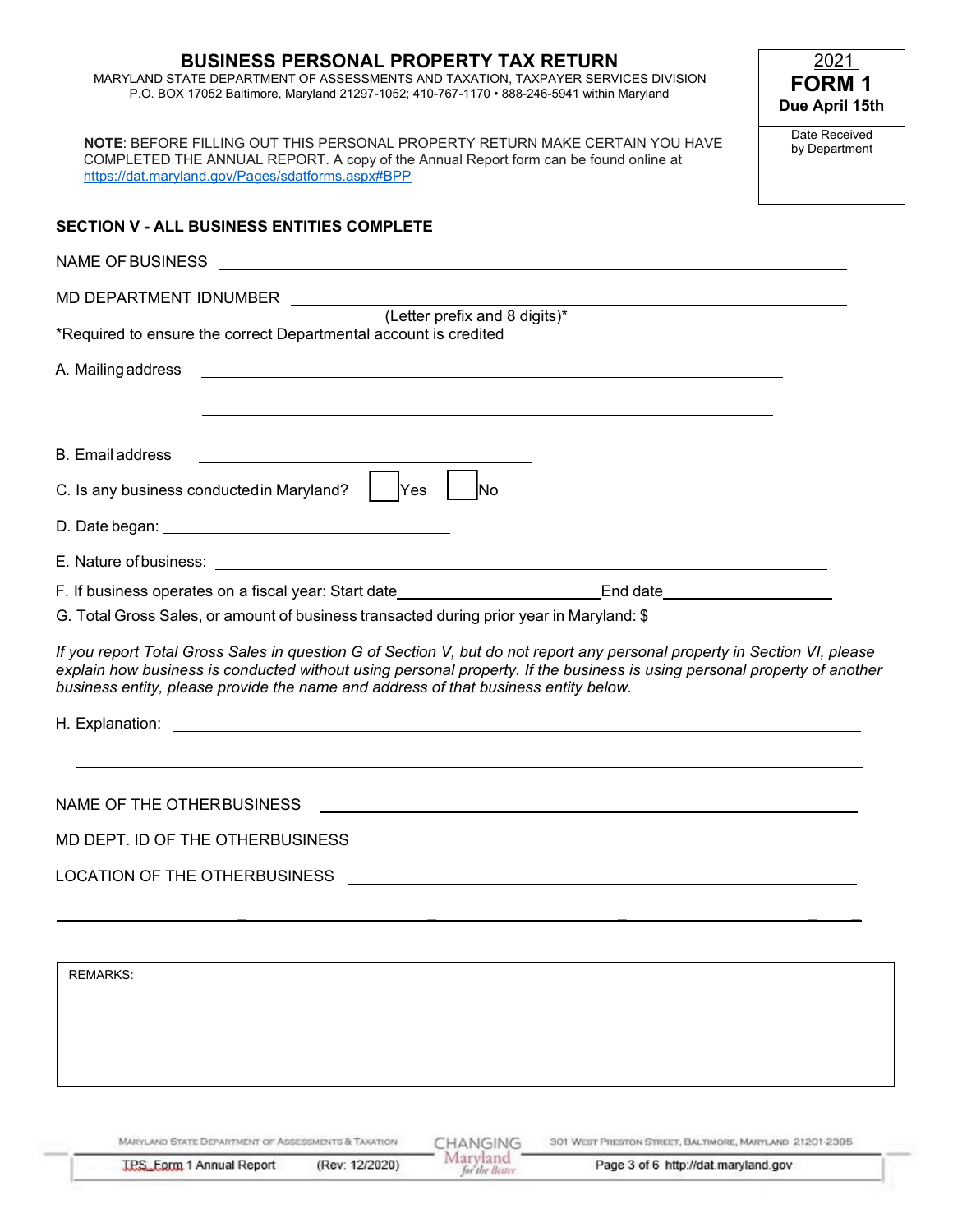## **SECTION VI - ALL BUSINESS ENTITIES COMPLETE**

### **A. PROVIDE THE ACTUAL, PHYSICAL LOCATION OF ALL PERSONAL PROPERTY IN MARYLAND.**

 **Check here if this is a change of location. [ ]** Show the exact physical location(s) of all personal property owned and used in the State of Maryland, including county, city or town, and street address **(PO Boxes are not acceptable).** This assures proper distribution of assessments. If property is located in two or more jurisdictions, provide a breakdown for each location by completing additional copies of Section VI (Pages 2 and 3 of Form 1). For 5 or more locations, please include the information per location in an electronic format (see Form 1 Instructions).

Address, include City or Town, County and Zip Code

## **1. Please provide the original cost by year of acquisition for any furniture, fixtures, tools, machinery and/or equipment not used for manufacturing or research & development:**

| Year Acquired | $\boldsymbol{\mathsf{A}}$ | $\, {\bf B}$ | ${\bf C}$ | D | $\mathsf E$ | $\mathsf F$ | G | <b>Total Cost</b> |
|---------------|---------------------------|--------------|-----------|---|-------------|-------------|---|-------------------|
| 2020          |                           |              |           |   |             |             |   | $\mathbf 0$       |
| 2019          |                           |              |           |   |             |             |   | $\mathbf 0$       |
| 2018          |                           |              |           |   |             |             |   | $\mathbf 0$       |
| 2017          |                           |              |           |   |             |             |   | $\mathbf 0$       |
| 2016          |                           |              |           |   |             |             |   | $\mathbf 0$       |
| 2015          |                           |              |           |   |             |             |   | $\mathbf 0$       |
| 2014          |                           |              |           |   |             |             |   | $\mathbf 0$       |
| 2013 & Prior  |                           |              |           |   |             |             |   | $\mathbf 0$       |
| <b>Totals</b> |                           |              |           |   |             |             |   | 0                 |

Describe property identified in B - G above:

 **2. Commercial Inventory – Furnish amounts from your most recent Maryland Income Tax Return. Note: "If you are unsure of whether this applies to you, please contact your county's Clerk of the Court Businesses that need a Trader's License (Retail sales) must report commercial inventory here. [a](http://www.courts.state.md.us/pia/clerks)[t https://www.courts.state.md.us/pia/clerks. Maryland Annotated Code, Business RegulationArticle §17-1808](https://www.courts.state.md.us/pia/clerks) allows counties and municipalities to adopt a Uniform Trader's License Fee."**

Maryland

for the Better

Average Monthly Inventory \$

 Opening Inventory date Amount \$ Amount \$

Closing Inventory date Amount \$

Amount \$

**3. Supplies Average Cost \$** 

 **4. Manufacturing and/or Research and Development (R&D) Avg. Monthly Inventory** \$ \_\_\_\_\_\_\_\_\_\_\_\_\_\_\_\_\_\_\_

MARYLAND STATE DEPARTMENT OF ASSESSMENTS & TAXATION

301 WEST PRESTON STREET, BALTIMORE, MARYLAND 21201-2395 CHANGING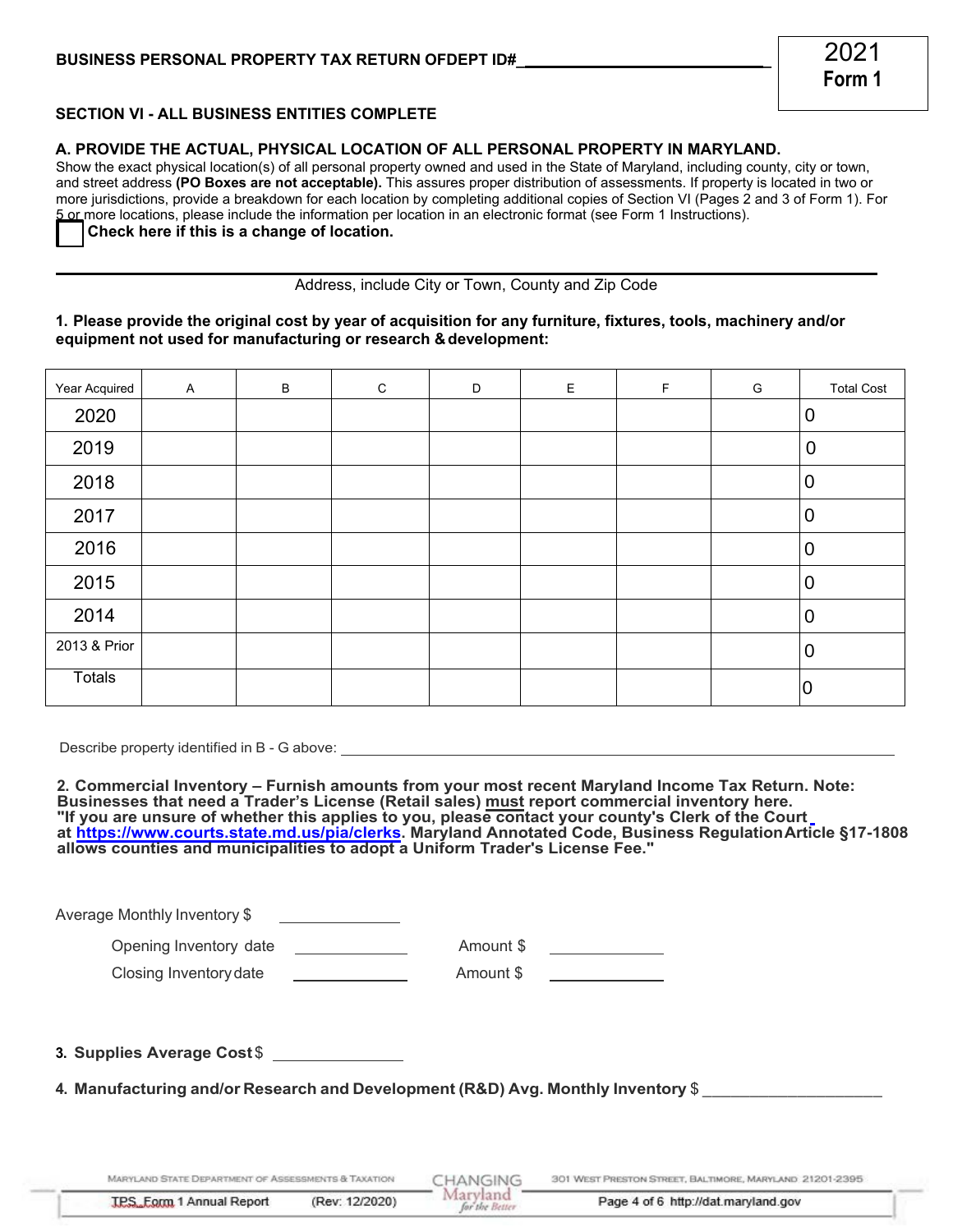| $\cdots$ |  |  |
|----------|--|--|

| instructions |  | 6. Vehicles with interchangeable Registration and/or Unregistered vehicles: (dealer, recycler, finance company,<br>special mobile equipment, and transporter plates) and unregistered vehicles should be reported here. See specific |
|--------------|--|--------------------------------------------------------------------------------------------------------------------------------------------------------------------------------------------------------------------------------------|
|              |  |                                                                                                                                                                                                                                      |

| Year Acquired | Original Cost | Year Acquired | Original Cost |
|---------------|---------------|---------------|---------------|
| 2020          |               | 2018          |               |
| 2019          |               | 2017 & prior  |               |

# **7. Non-farming livestock:**

| instructions for more information)                                                        |
|-------------------------------------------------------------------------------------------|
| File separate schedule giving a description of property, original cost and the date of ac |

# **9. Property owned by others and used or held by the business** or lessee orotherwise:

 File separate schedule showing names and addresses of owners, lease number, description of property installation date and separate cost in each case.

# **10. Property owned by the business, used by others** as lessee orotherwise:

 File separate schedule showing names and addresses of lessees, lease number, description of property, installation date and original cost by year of acquisition for each location. Schedule should group leases by county where the property is located. Manufacturer lessors should submit the retail selling price of the property not the manufacturing cost. **For additional information regarding separate schedules please see Form 1 instructions at [https//dat.maryland.gov](https://https//dat.maryland.gov) Total Cost \$** 

CHANGING

Maryland

for the Retter

Book Value \$ Market Value \$

 **8. Other personal property: (including Qualified Data Center personal property, see**

File separate schedule giving a description of property, original cost and the date of acquisition.

# **5. Tools, machinery, and/or equipment used for manufacturing or research anddevelopment:**

State the original cost of the property by year of acquisition. <u>Include all fully depreciated property and property expensed</u> <u>under IRS rules. I</u>f this business is engaged in manufacturing / R&D, and is claiming such an exemption for the first time, a manufacturing / R&D exemption application must be submitted by September 1 or within 6 months after the date of the first assessment notice for the taxable year that includes the manufacturing / R&D property. Visit the website [dat.maryland.gov](https://dat.maryland.gov) [fo](https://dat.maryland.gov/)r an application and additional information. If the property is located in a taxable jurisdiction, a

| <b>BUSINESS PERSONAL PROPERTY RETURN OF DEPT ID#</b> |  |
|------------------------------------------------------|--|
|                                                      |  |

 detailed schedule by depreciation category should be included to take advantage of higher depreciation allowances. 2017 2013 & prior Year<br>Acquired Acquired A C D Year Year | A | C | D<br>Acquired | A | C | D 2020 2016 2019 2015 2018 2014

 **Describe Property in C & D above: Total Cost** 

**\$** 

0

**Total Cost**   $\Omega$ 

**\$** 

**Total Cost** 

**Total Cost** 

**\$** 

**\$** 

 **Form 1**